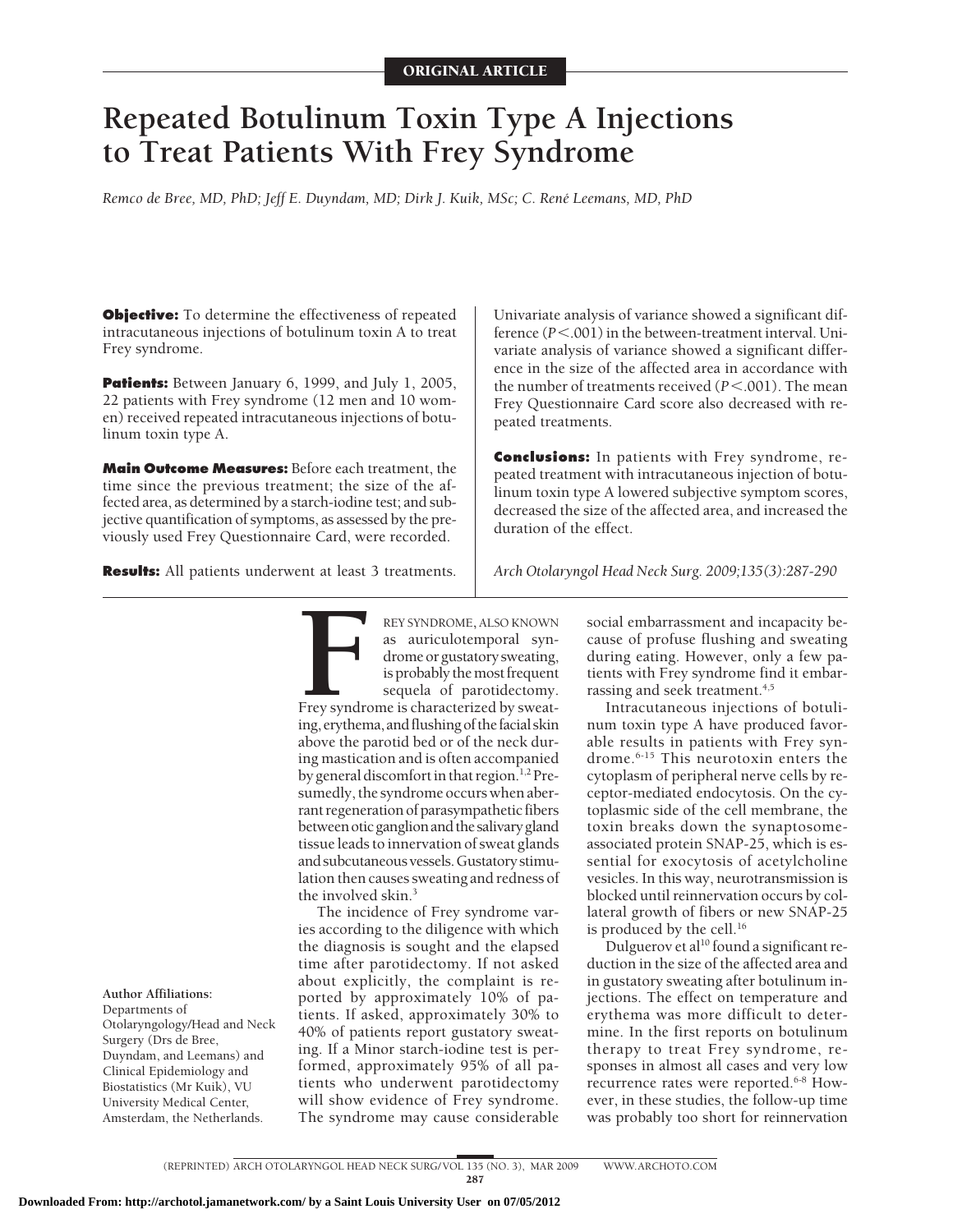

**Figure 1.** Before each treatment, the affected area, as determined by the starch-iodine test, was marked and divided into 4-cm squares (A); botulinum toxin type A was injected into the middle of each square (B).

by collateral growth. In studies with longer follow-up, the effectiveness of the botulinum treatment was temporary, and recurrence rates were higher.<sup>9,10,14</sup> However, because the severity of recurrent Frey syndrome is reduced when compared with the initial severity and because recurrent Frey syndrome remains amenable to reinjection of botulinum toxin type A, intracutaneous injection is the firstline treatment option.<sup>11,14</sup>

In a previous study, $14$  the initial results from intracutaneous injection of botulinum toxin type A were reported. In the present prospective study, the results of repeated treatments in patients with Frey syndrome are presented, with emphasis on symptom severity, the size of the affected area, and the interval between treatments.

### **METHODS**

Between January 6, 1999, and July 1, 2005, 22 patients (12 men and 10 women) underwent repeated treatments with intracutaneous injections of botulinum toxin type A to treat severe Frey syndrome. All patients underwent a formal superficial parotidectomy 1 to 29 years (median, 15 years) before the first treatment. None underwent radiotherapy. The mean age was 51 years (range, 33-77 years).

Frey syndrome was confirmed with a Minor starch-iodine test.17 The skin area involved in the operation was covered with iodine solution. After the iodine had dried, the area was dusted with starch powder, and the patient was given a lemon candy. As a result of absorption of the wet iodine by starch, the affected area became deep blue-purple and was marked on the skin and measured.

Before each treatment, the affected area, as determined by the results of the starch-iodine test, was marked and divided into 4-cm squares (**Figure 1**A). In the middle of each square, 7.5 U of Dysport botulinum toxin type A (0.1 mL solution; Ipsen Farmaceutica, Hoofddorp, the Netherlands) were injected intracutaneously (Figure 1B).

If Frey syndrome symptoms recurred and retreatment was desired, patients were instructed to make a new appointment. The interval between the treatments was recorded. The mean follow-up after the first treatment was 55 months (range, 28-76 months).

Symptoms were determined before each treatment with a previously used questionnaire, the Frey Questionnaire Card (FQC).14 Patients answered the question "Did you, for the past 2 weeks, have annoying flushing or perspiration of the cheek during meals?" by indicating 1, hardly ever; 2, sometimes but tolerable; 3, regular and unpleasant; 4, often and annoying; or 5, always and terribly aggravating. To examine the effect of repeated treatments vs the previous treatment, univariate analysis of variance was performed.

## **RESULTS**

The treatment was well tolerated by all patients. None developed paresis in the treated area. Other complications, such as redness or edema of the skin, did not occur. All 22 patients underwent at least 3 treatments; 9 patients received 4 treatments, 5 received 5 treatments, 3 received 6 treatments, and 1 received 7 treatments.

Before the first treatment, the starch-iodine test showed a mean (SD) affected area of  $54.2(27.6)$  cm<sup>2</sup> (range, 16-160 cm<sup>2</sup>). The mean (SD) affected area was  $25.6(25.3)$  $\text{cm}^2$  (range, 4-120  $\text{cm}^2$ ) before the second treatment  $(n=22), 19.6(19.2)$  cm<sup>2</sup> (range, 4-80 cm<sup>2</sup>) before the third treatment (n = 22), 16.0 (17.3) cm<sup>2</sup> (range, 4-60 cm<sup>2</sup>) before the fourth treatment  $(n=18)$ , 7.9 (6.1) cm<sup>2</sup> (range, 3-20 cm<sup>2</sup>) before the fifth treatment  $(n=9)$ , 3.5 (1.0) cm<sup>2</sup> (range, 2-4 cm<sup>2</sup>) before the sixth treatment  $(n=4)$ , and 2 cm<sup>2</sup> before the seventh treatment  $(n=1)$ . Univariate analysis of variance showed a significant difference (*P*.001) in the size of the affected area with different numbers of treatments. Linear regression showed a decrease in the size of the affected area after retreatment (**Figure 2**).

The mean (SD) interval was 5.2 (3.6) months (range, 3.0-18.0 months) between the first and second treatments (n=22), 9.6 (10.3) months (range, 3.0-46.1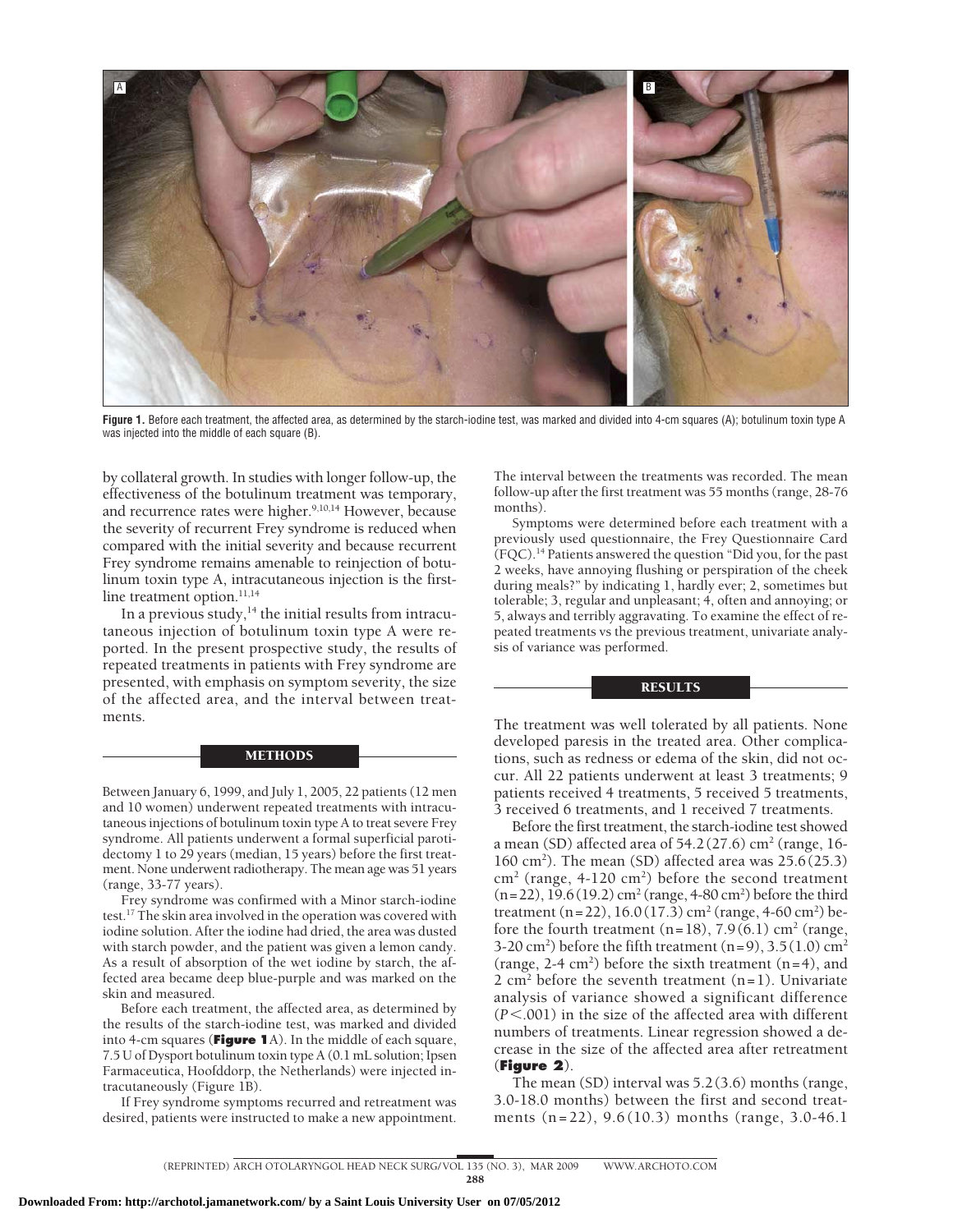months) (n=22) between the second and third treatments, 15.1 (14.8) months (range, 3.0-46.1 months) (n=18) between the third and fourth treatments, 9.3 (9.6) months (range, 3.0-27.1 months) between the fourth and fifth treatments  $(n=9)$ , 29.0 (17.6) months (range, 13.0-48.0 months) (n=4) between the fifth and sixth treatments, and 25 months between the sixth and seventh treatments (n=1). Univariate analysis of variance showed a significant difference in the between-treatments intervals ( $P$ <.001). Linear regression showed an increase in between-treatment intervals with increasing numbers of treatments (**Figure 3**).

Before the first treatment, the mean (SD) FQC score was 4.3(1.0) (range, 2-5) (n=22). The mean (SD) FQC score was 2.5 (0.8) (range, 1-4) before the second treatment  $(n=22), 2.1(0.8)$  (range, 1-4)  $(n=22)$  before the third treatment,  $1.9(1.0)$  (range,  $1-5$ ) (n=18) before the fourth treatment,  $1.3(0.5)$  (range, 1-2) before the fifth treatment (n=9),  $1.5(0.6)$  (range, 1-2) before the sixth treatment (n=4), and 1 before the seventh treatment  $(n=1)$ .

## **COMMENT**

Frey syndrome is generally considered relatively harmless, although it can greatly restrict a patient's social life because of the localized symptoms. Therefore, treatment should produce long-lasting suppression of symptoms and offer a good success rate, minimal invasiveness, and few adverse effects. According to these qualifications, treatment with botulinum toxin type A is a successful approach. Initially, patientswho received botulinum toxin type A did not have recurrent symptoms, anditwas believed that suppression was permanent.<sup>6-8</sup> However, Laccourreye et al<sup>11</sup> found that almost all patients developed recurrent, although less severe, symptoms during long-term follow-up. The interval between treatment and recurrence was generally longer than that for patients with focal dystonia, in whom there is usually a complete reversal of the effect after a few months. A possible explanation is the poor regeneration of postsynaptic, parasympathetic fibers compared with axons in the region of the neuromuscular pathway.<sup>16</sup> Recurrent Frey syndrome is always amenable to reinjection with botulinum toxin type A, and repeated treatment improves on the results of the first treatment.<sup>9,11,14</sup>

For most patients who received repeated treatment, the affected area was smaller than it was before the previous treatment. Beerens and  $Snow<sup>14</sup> found that in 9.$ tients who underwent a second treatment, the affected area was always smaller than before the first treatment. The same was true for most patients (55%) in the study by Laccourreye et al.<sup>11</sup>

The present study shows that the duration of effect increases after consecutive botulinum toxin type A injections. Beerens and  $Snow<sup>14</sup>$  also found that the duration of the effect of a second treatment exceeded that of the first treatment. The regenerative capacity of the parasympathetic nerves is probably limited, and degeneration and atrophy might occur after several treatments.

Overall, the FQC score was lower after repeated treatments, which indicates a decrease in disease severity over time. Before each treatment, the FQC score was lower



**Figure 2.** The size of the affected area in 22 patients with Frey syndrome before each treatment.



**Figure 3.** Time interval between treatments for 22 patients with Frey syndrome.

than it was before the previous treatment. For relief from socially embarrassing symptoms, some patients seemed to need more treatments than did others.

The variability in the duration of effectiveness of intracutaneous injection of botulinum toxin type A may be attributed to the individual variation in disuse atrophy of the nonstimulated sweat glands, the variable regeneration pattern of sweat glands, and local variations related to the prior surgical approach.<sup>9</sup>

Moreover, some bias may be introduced by the fact that measurements were performed only if a patient requested retreatment. Noncompliance and desire to avoid further injections because of discomfort may have increased the interval between treatments but would not lower FQC scores or decrease the size of the affected area. Alternatively, familiarity with the procedure may have encouraged patients to make another appointment and, consequently, shortened the interval between treatments. In this situation, the FQC score may be lower and the size of the affected area decreased. Future studies on the effect of repeated treatments of botulinum toxin type

<sup>289</sup>